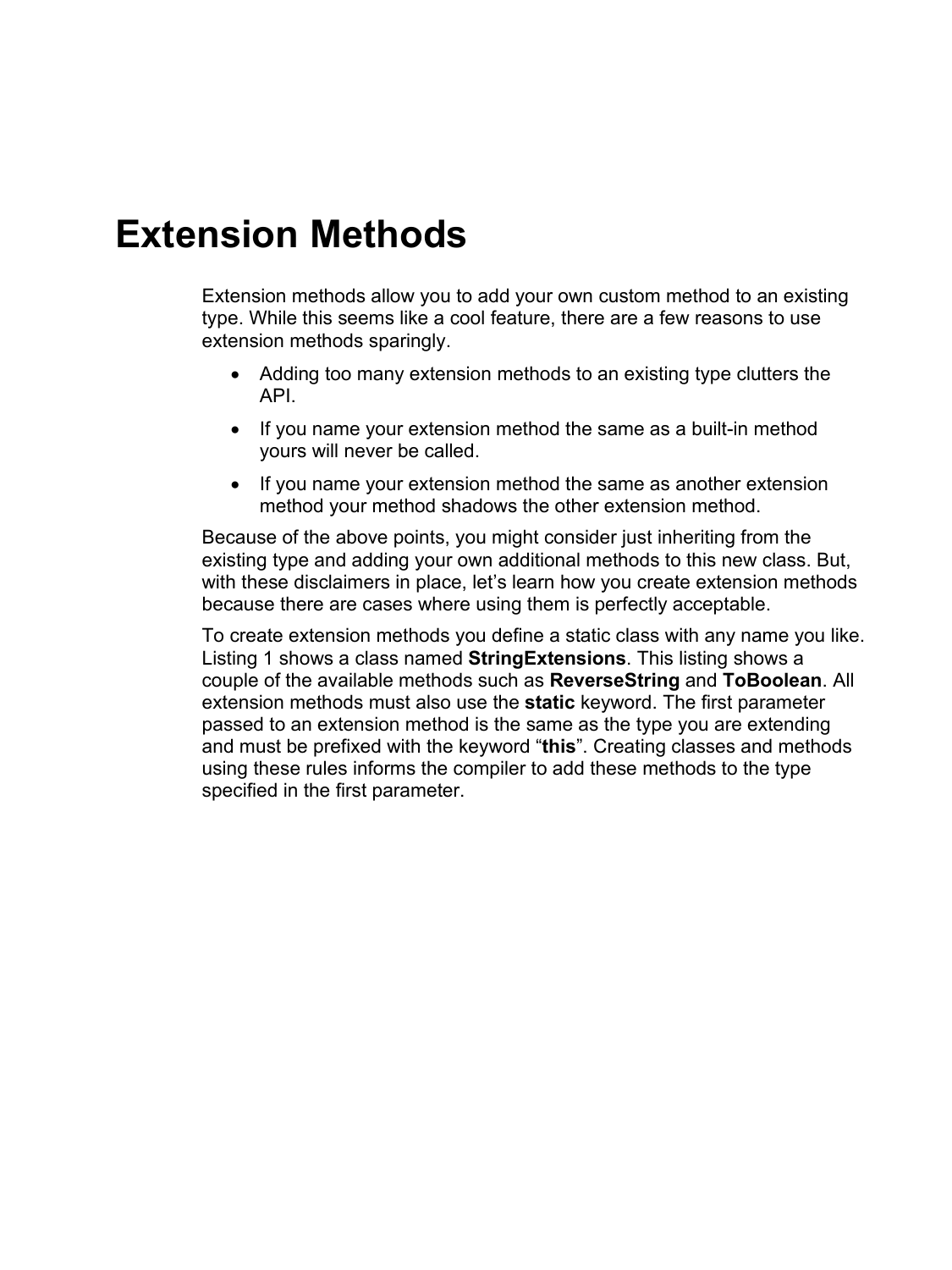```
public static class StringExtensions
{
  public static string Reverse(this string value)
   {
     char[] charArray = null;
     string ret = string.Empty;
     if (value != null)
     {
      charArray = value.ToCharArray();
      Array.Reverse(charArray);
      ret = new string(charArray);
     }
     return ret;
   }
   public static bool ToBoolean(this string value)
   {
     bool ret = false;
     switch (value.ToLower())
     {
       case "true":
      case "t":
      case "yes":
      case "y":
       case "1":
       case "-1":
        ret = true;
        break;
       case "false":
       case "f":
       case "no":
       case "n":
       case "0":
         ret = false;
         break;
       default:
        ret = false; break;
     }
    return ret;
   }
}
```
Listing 1: The StringExtensions class extends the string class with additional methods.

<span id="page-1-0"></span>To use the methods shown in [Listing 1,](#page-1-0) create an instance of type you are extending. After your new variable type a dot (.) and your extension methods show up in the IntelliSense as shown in [Figure 1.](#page-2-0)